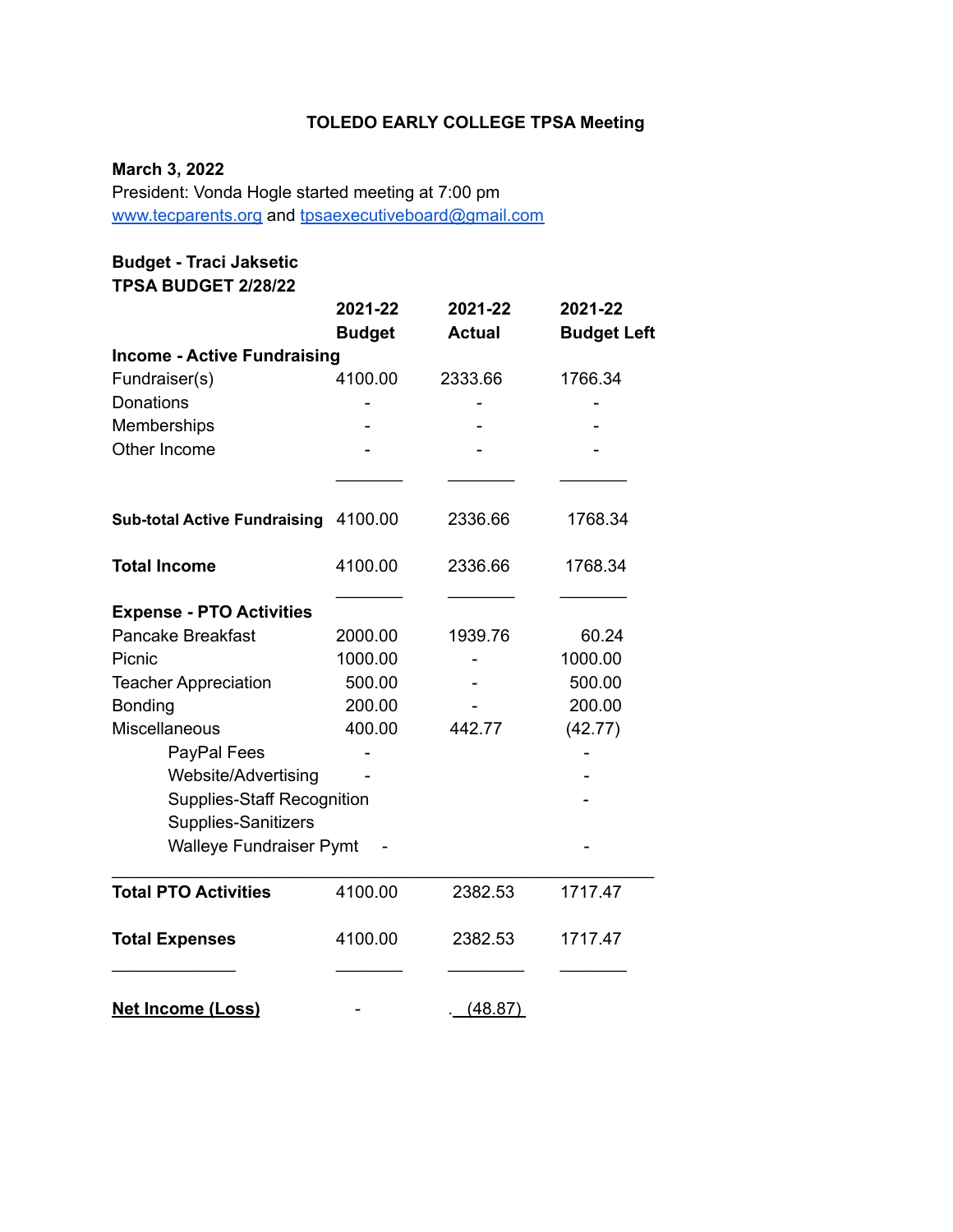| <b>Toledo Early College-Parent Staff Association (TPSA)</b><br><b>BEGINNING BALANCE:</b> |                             |           | \$3438.30 |  |
|------------------------------------------------------------------------------------------|-----------------------------|-----------|-----------|--|
|                                                                                          | Checking                    | \$3438.30 |           |  |
|                                                                                          | Cash                        | \$        |           |  |
| <b>INCOME</b>                                                                            | Paid Memberships            |           | \$        |  |
|                                                                                          | Fundraiser                  |           | \$        |  |
|                                                                                          | <b>Donations</b>            |           | \$        |  |
|                                                                                          | <b>Other Deposits</b>       |           | \$        |  |
|                                                                                          | <b>Total Deposits</b>       |           | \$        |  |
| <b>EXPENSES</b>                                                                          | <b>Pancake Breakfast</b>    |           | \$<br>÷,  |  |
|                                                                                          | Picnic                      |           | \$        |  |
|                                                                                          | <b>Teacher Appreciation</b> |           | \$        |  |
|                                                                                          | Bonding                     |           | \$        |  |
|                                                                                          | 501 c 3                     |           | \$        |  |
|                                                                                          | Miscellaneous               |           | \$        |  |
|                                                                                          | Transportation              |           | \$        |  |
|                                                                                          | PayPal Fees                 |           | \$        |  |
| Website/Advertising (business cards TPSA)                                                |                             |           | \$        |  |
|                                                                                          | Fundraiser/Walleye          |           | \$        |  |
|                                                                                          | <b>Total Expenses</b>       |           | \$        |  |
| <b>ENDING BALANCE</b>                                                                    |                             |           | \$3438.30 |  |
| <b>OUTSTANDING</b>                                                                       |                             |           | \$        |  |

#### **Winners of Unfundraiser Contest - Vhonda**

The first place winner for raising the most money was Matthew Dandino (\$50 Amazon card) and the second place winner was a tie. It was between Kimberly Hasapes and Golda Osei, each will receive the second place prize (\$25 Amazon card).

#### **Teacher/Staff Appreciation Week - Vhonda**

The week of May 1st through May 7th, 2022. Vhonda would like to provide a food truck (2 sweet choices and 2 savory choices) for them to enjoy. Breakfast, possibly coffee and donuts (possibly Jera's Heavenly Sweets), was proposed for one day of the week. Gift bags/snack bags were also proposed for a day of the week. A parent suggested 10-minutes massages.